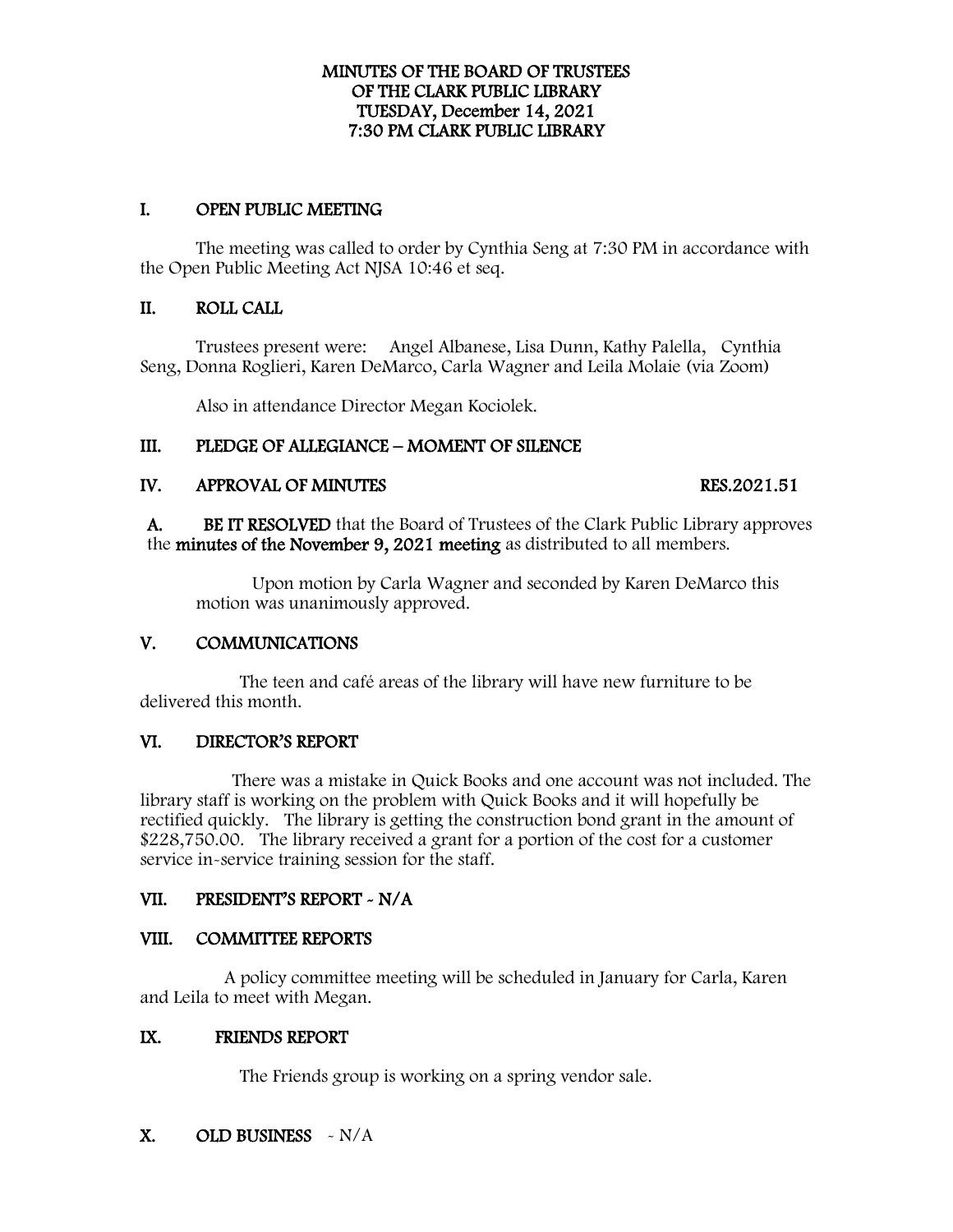# XI. NEW BUSINESS

#### A. APPROVAL OF BILLS RES.2021.52

BE IT RESOLVED that the Board of Trustees of the Clark Public Library hereby approves the bill list in the amount of \$33,348.83.

Upon motion by Karen DeMarco and seconded by Lisa Dunn this resolution was unanimously approved by roll call vote.

# B. APPROVAL TO OPEN AT 1PM on 1/12 (1/19 SNOW DATE) FOR STAFF TRAINING

### RES.2021.53

BE IT RESOLVED that the Board of Trustees of the Clark Public Library hereby approves the late opening on January 12, 2022 (or January 19).

Upon motion by Carla Wagner and seconded by Kathy Palella this resolution was unanimously approved.

## C. APPROVAL OF 2021 HOLIDAY SCHEDULE RES.2021.54

| January 1, 2022                                             | Saturday                     | New Year's Day*                                               |
|-------------------------------------------------------------|------------------------------|---------------------------------------------------------------|
| January 17, 2022                                            | Monday                       | Martin Luther King $Ir^*$                                     |
| February 12, 2022                                           | Friday                       | Lincoln's Birthday***                                         |
| February 21, 2022                                           | Monday                       | Presidents Day*                                               |
| April 15, 2022<br>April 17, 2022                            | Friday<br>Sunday             | Good Friday*<br>Easter Sunday                                 |
| May 28, 2022<br>May 29, 2022<br>May 30, 2022                | Saturday<br>Sunday<br>Monday | Memorial Day Weekend<br>Memorial Day Weekend<br>Memorial Day* |
| July 4, 2022<br>Day Observed*                               | Monday                       | Independence                                                  |
| September 3, 2022<br>September 4, 2022<br>September 5, 2022 | Saturday<br>Sunday<br>Monday | Labor Day Weekend<br>Labor Day Weekend<br>Labor Day*          |
| October 10, 2022                                            | Monday                       | Columbus Day*                                                 |
| November 11, 2022                                           | Friday                       | Veteran's Day*                                                |
| November 24, 2022<br>November 25, 2022                      | Thursday<br>Friday           | Thanksgiving*<br>Day after Thanksgiving*                      |
| December 24, 2022                                           | Saturday                     | Christmas Weekend                                             |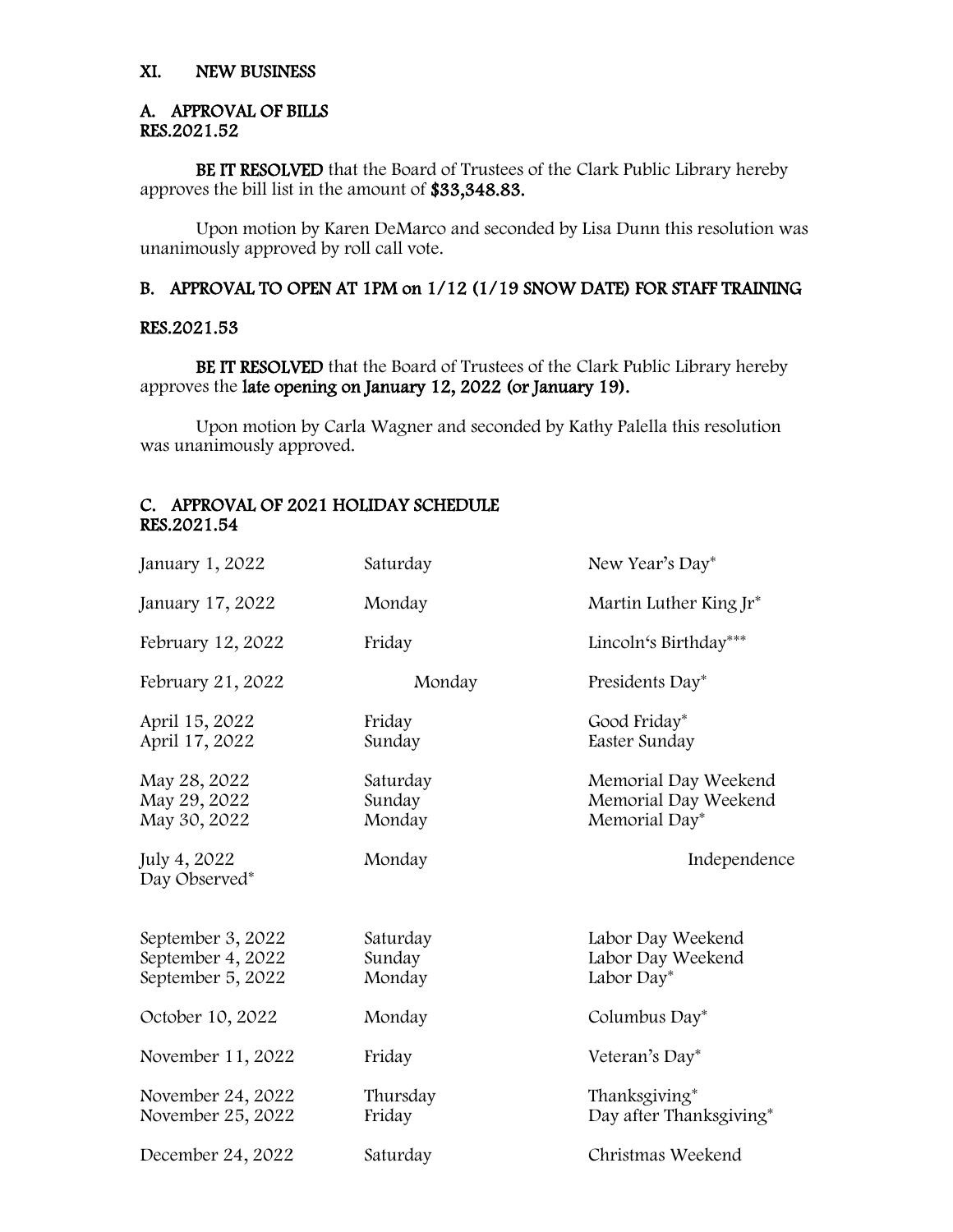December 25, 2022 Sunday Christmas Weekend December 26, 2022 Monday Christmas Day Observed\*

#### \*reflects a paid holiday

\*\*\*reflects floating holiday in exchange for Lincoln's birthday, employee's choice of day

## Additional Early Closings

| November 23, 2022 | Wednesday | Close at 1:00 PM |          |
|-------------------|-----------|------------------|----------|
| December 31, 2022 | Saturday  |                  | Close at |
| 1:00 PM           |           |                  |          |

Sunday hours are suspended for the summer as of May 1, 2022 Sunday hours resume September 11, 2022 (1<sup>st</sup> Sunday after Labor Day)

|                      | 2023   |                |     |
|----------------------|--------|----------------|-----|
| January 1, 2023      | Sunday | New Year's Day |     |
| January 2, 2023      | Monday |                | New |
| Year's Day Observed* |        |                |     |

 BE IT RESOLVED that the Board of Trustees of the Clark Public Library hereby approves the 2022 and 2023 Holiday Schedule.

 Upon motion by Karen DeMarco and seconded by Angel Albanese this resolution was unanimously approved.

## D. APPROVAL OF BOARD OF TRUSTEE MEETING DATES RES.2021.55

| Tuesday | January 25, 2022   |
|---------|--------------------|
| Tuesday | February 8, 2022   |
| Tuesday | March 8, 2022      |
| Tuesday | April 12, 2022     |
| Tuesday | May 10, 2022       |
| Tuesday | June 14, 2022      |
| Tuesday | July 12, 2022      |
| Tuesday | August 9, 2022     |
| Tuesday | September 13, 2022 |
| Tuesday | October 11, 2022   |
| Tuesday | November 15, 2022  |
| Tuesday | December 13, 2022  |
| Tuesday | January 10, 2023   |

All meetings begin at 7:30 PM and take place in the Board Room at the Clark Public Library. Meeting dates/times are subject to change.

 BE IT RESOLVED that the Board of Trustees of the Clark Public Library hereby approves the 2022 Board of Trustees meeting dates.

Upon motion by Lisa Dunn and seconded by Kathy Palella this motion was unanimously approved.

Upon motion by Cynthia Seng and seconded by Angel Albanese the Board of Trustees moved into private session at 7:58 PM to discuss personnel matters.